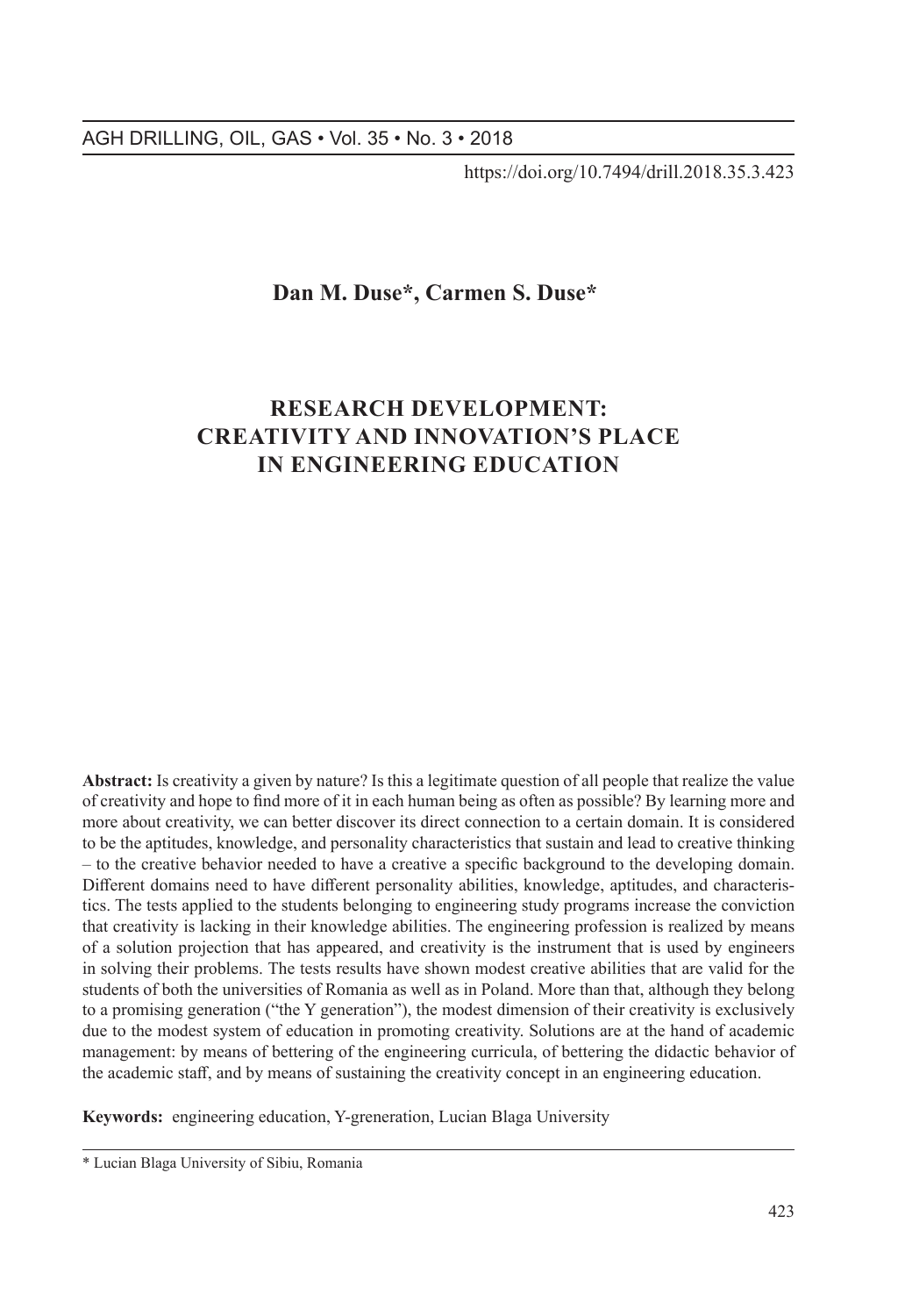#### **1. STATE OF ART**

The development of creativity is a specific process of those who educate – teachers who accept and recognize the importance of creativity differently. It is also those who recognize the small efforts done by promoting creativity [1–3]. Moreover, Sternberg made the remark in 2015 on the existing very rich special literature and, on the other hand, the reduced interest in schools for creative thinking.

To the question of "why is creativity absent in education?," researchers gave different answers: because of the standards of quality, because of the modest financing of education, because of the need of measuring each study result, because of the basic commune test [4, 5]. Either way we look at things and facts, the evaluation of creativity in a standard format had no success so that the opinions of researcher Sawyer [6] are accepted today. It is he who, after a half century of research, has concluded that testing creativity does not offer a convergent validity.

The fact that some types of aptitudes, knowledge, and characteristics are hard to measure and/or vary from one domain to the other when they are relevant is no reason for being abandoned and eliminated from the objectives of education. In education, the respect for diversity is an important objective; so too is it for creativity (which can be evaluated with more difficulty). There must be reasons for comprising it in a school's objectives. One of the problems that confronts creativity education is the multitude of methods for forming creativity programs, which are mainly modest in form and content-projected; this indicates the fundamental misunderstanding of the nature and way of developing creativity. There have been a few successful programs – these have had a definite content in developing cognitive abilities followed by the implementation of heuristics in using those abilities. By using real practical exercises specific to the domain, the education and formation of creativity is well-functioned and has given results when formation and the objectives of the formation have been achieved in the same domain.

Barbot, Besancon and Lubart [7] suggested and accepted the necessity of strict focalization on the specificity of a domain, but more on the specificity of a task during the education process. The observations done in the last 30 years by Csikszentmihalyi [8] as well as practitioners Gartner [9], Runco [10], and Sternberg and Lubart [11] stressed the importance of content in the education of creativity. More than that, Baer [12] advocated and offered convincing proof that creativity is not only specific content but also a specific task. The research has shown that creativity in a certain domain does not predict, transfer, or extend to other domains [13, 14]. The fact that the correlations have been smaller in the same domain when the tasks have been various hardens the researcher's argumentation.

Peretz and McCollum [15] underline the necessity that, while educating creativity, its unit of adequate analyses must be the specific task. Forming creativity can fully function in schools and universities, but the success of this formation is limited to the one domain or subdomain in which the education is presented.

The specialty literature as well as many other research forums are full of different debates and conclusions on creativity. The "hybrid" attitude has gained ground [3, 16] so that the nature of creativity is considered to be partially general specific to the domain and partially specific to the tasks. Researchers in the domain of creativity have suggested even theoretical interaction and interconnecting models specific to the general creativity domains.

At this moment of study on creativity, we can formulate a first result: creativity is efficiently developing in a certain domain where it is necessary to teach thinking abilities and creative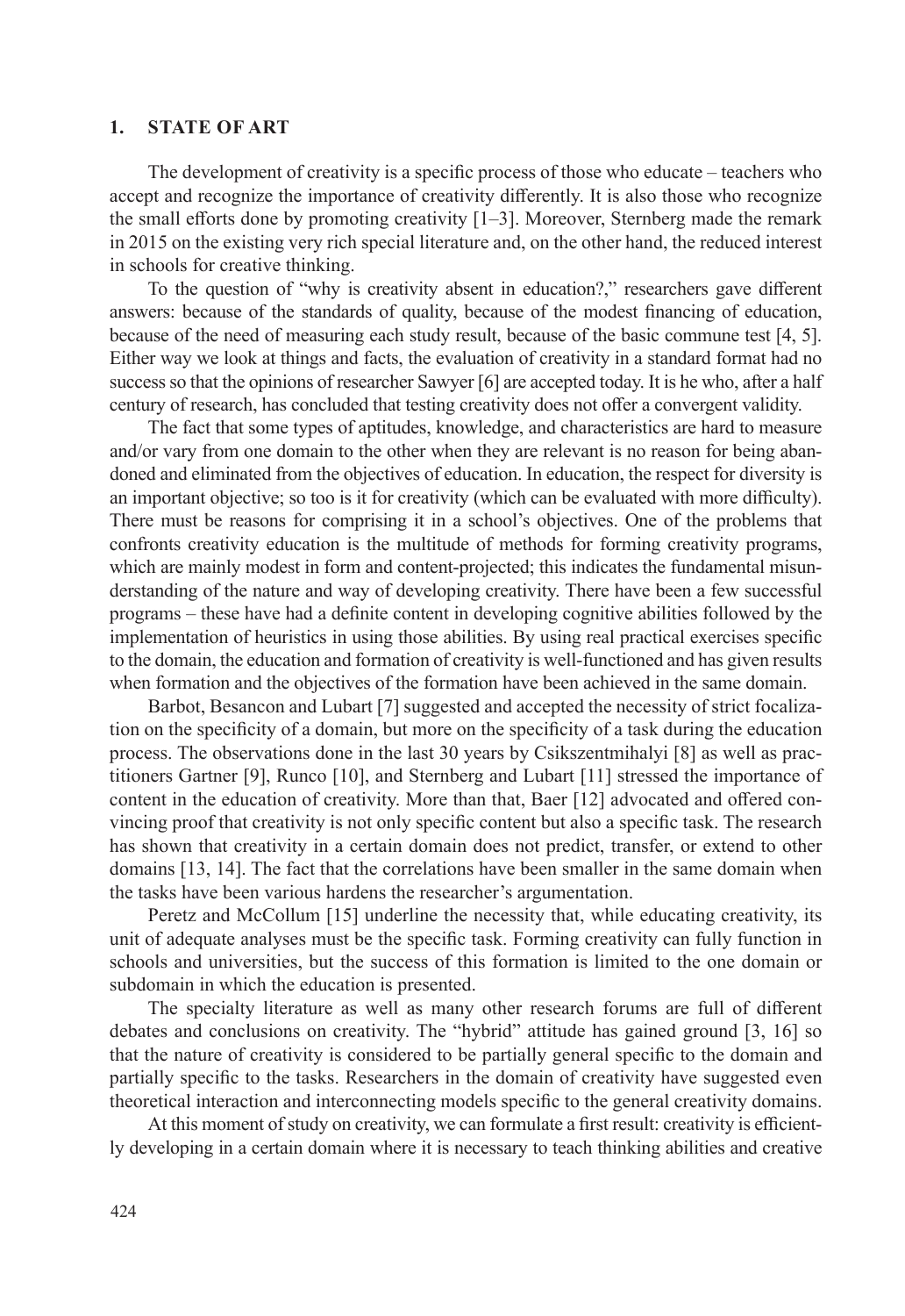aptitudes. More than that, different types of motivation, aptitudes, and personality characteristics are also necessary – the essential motivation that favors creativity  $[17–19]$ . We can add that, in this way, interdisciplinary thinking is sustained on one condition: that the domains that participate to interdisciplinary are known and governed. Expertise and creative abilities are necessary in more domains so that the transfer of creative ideas and solutions is fully realized from one domain to the other. The specialist's message must be listened to and made known: creativity can be taught in the context of the study content! The content matters, and by creativity, we are going to help the people who study to become creative; thus, they shall gain the aptitudes and content knowledge that are implied by the functioning study program standards. These standards are not the enemies of creativity – the two are allied as long as they are harmoniously implied and reciprocally complementary in the study curricula.

### **2. ENGINEERING EDUCATION AND CREATIVITY**

For more than a century, science, technology, engineering, and the disciplines associated to them (mathematics, physics, and chemistry) have impetuously evolved. In order to face the international economy, today we state the growing need of labor force training and qualification in the domain of technical specializations [20, 21]. As to the opinions expressed by specialists, the concentration of the governing people is necessary on the educational policies – above all, promoting the fundamental disciplines (mathematics, physics, and chemistry) in order to advocate engineering studies.

The profession of engineer relies first of all on projecting solutions for the problems that are asking for them. Here, creativity is very important, as it is a vital instrument that engineers use for solving problems [22, 23]. In spite of the insistent call for increasing creativity in engineering education, this has been neglected in many universities until now, and we can find graduates lacking in the creative abilities to solve problems [23]. One could state a lack of deliberate creativity education [24], so we consider that the approach of this deficiency imposes a profound understanding of the different aspects of engineering creativity.

Engineering is an applied science in which engineers give solutions to problems, thus resulting in innovations. Engineers integrate different types of abilities and knowledge in amajor effort to discover ways of bettering people's lives. As to their ways of thinking, they create new solutions by means of which science is connected to life in surprising and unexpected ways. By means of their research work, important researchers [25] have affirmed for more than a half century that engineers must be creative during each stage of resolving problems. Only in this way can we create new products and processes (technologies) for satisfying the necessities of life. Engineers are "equipped" with technical and creative knowledge and are capable of finding solutions that satisfy humankind's needs [23]. Recent U.S. reports underline the importance of enriching this profession (especially the level of attractively), thus determining more and more young people to choose this "inherent creative" profession. They shall become "creative problem-solvers" [26]. The engineering projection is considered a basic component gained as "the engineering approach to identifying and solving problems" [27]. Moreover, they have affirmed that this quality of solving problems by means of "engineering projection" is, in fact, the real potential of a pedagogical strategy that offers students the possibility of applying scientific concepts in order to create multiple solutions to the problems that have appeared.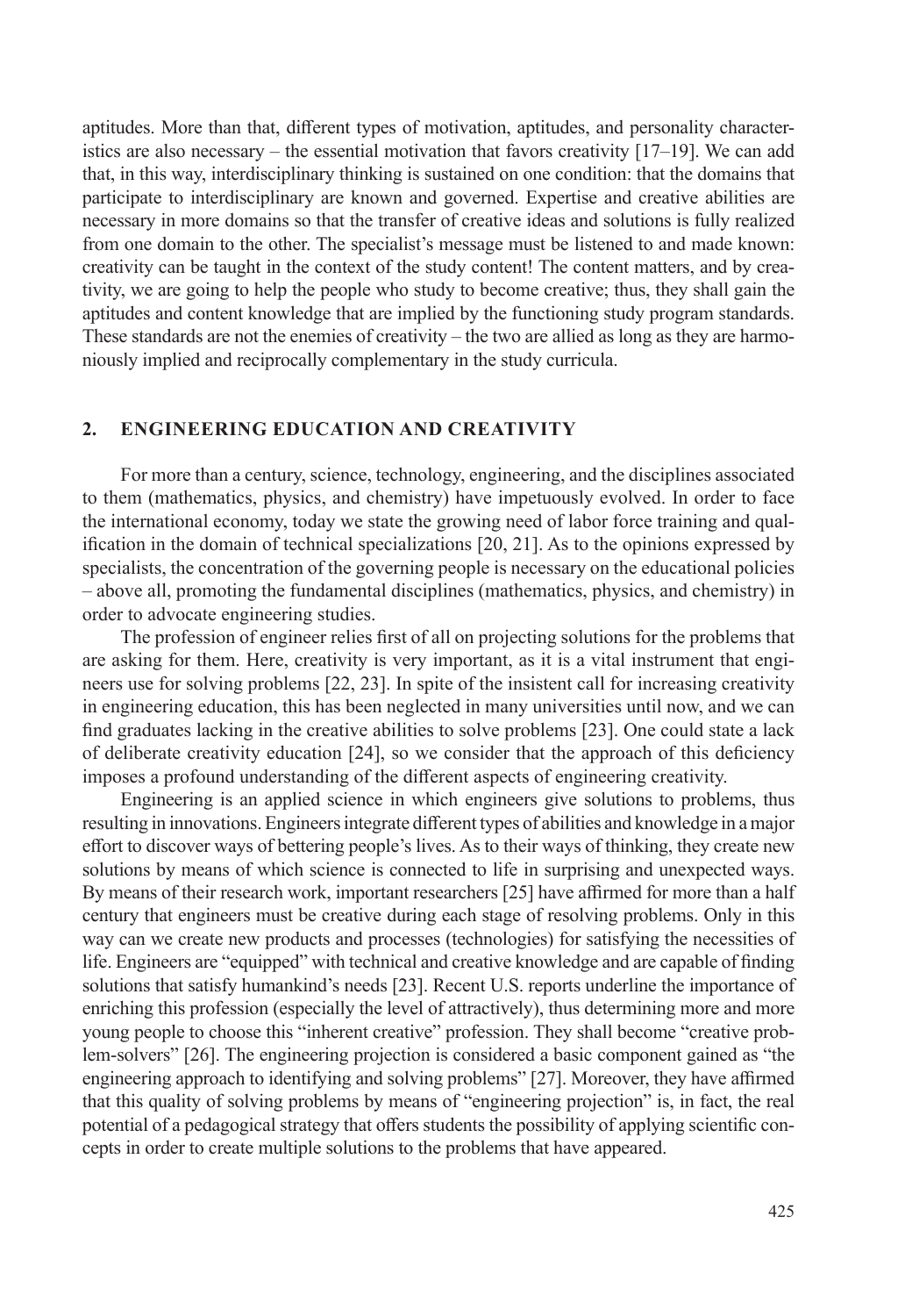In the 2009 paper of researchers [27], it is underlined that engineering education has a connection to the university and to practical engineering studies from all over the world.

As a result, the researchers declared the three principles of an engineering education:

- the development of projecting processes ensure and point out the engineering approach to emerging problems;
- it is necessary to comprise adequate knowledge and aptitudes in the university curricula in order to develop creativity;
- promoting "the mental engineering habitus" is strictly necessary, as systemic thinking can develop creativity, collaboration, and teamwork as well as communication and attention to professional ethics here.

There are researchers that have proven that these principles and concepts are missing in many engineering programs [28]. As a result, we conclude that the creativity training and working processes are missing, as is the concept of searching for multiple solutions (which is strange to the students of this study program). The incorporation of creativity in an engineering education is a necessity, as the final educational and professional objective is that of creating a study environment for the way to solve real problems. The essential problem that shall be treated is connected to the necessity of understanding of the strong points and leaks discovered in applying some creativity tests for the students of engineering programs as well as to provide adequate solutions.

## **3. RESEARCH FOR CREATIVITY, METHOD, AND RESULTS**

The aim of this paper is to investigate the creativity engineering student's level for the programs of graduate and master's studies from two public universities of Romania and Poland. This study compares the graduate students with those from the master's studies, compares the students of the two universities, and pursuits the creativity evolution over two calendar years. The comparison between the two universities takes into consideration the fact that both educational institutions have a common past – a communist society, in which the curricula were alike (almost identical); this has since changed due to integration into the European Union. We can talk about the concepts and lines of educational development (different, accepted, and stimulated by the flexibility rules of the Bologna process) that govern the educational policies of the EU. These results can be used in order to formulate recommendations for bettering the engineering programs. The group of students for this study consisted of more than 200 students attending Lucian Blaga University of Sibiu (the graduate program, fourth year of undergraduate study, and first year of master's study) and from the university of Science and Technology (AGH UST) in Krakow (the master's program and final year of undergraduate study in the Faculty of Drilling, Oil, and Gas).

The participants of this study have answered questions from a creativity test (which can be found online at http://www.testmycreativity.com). The obtained results have been transformed and presented in Figure 1 as well as Tables 1–3. Thus, modest results are visible for graduating program students as well as at students belonging to the master's programs. The word "modest" is used correctly, as the number and the percentage of students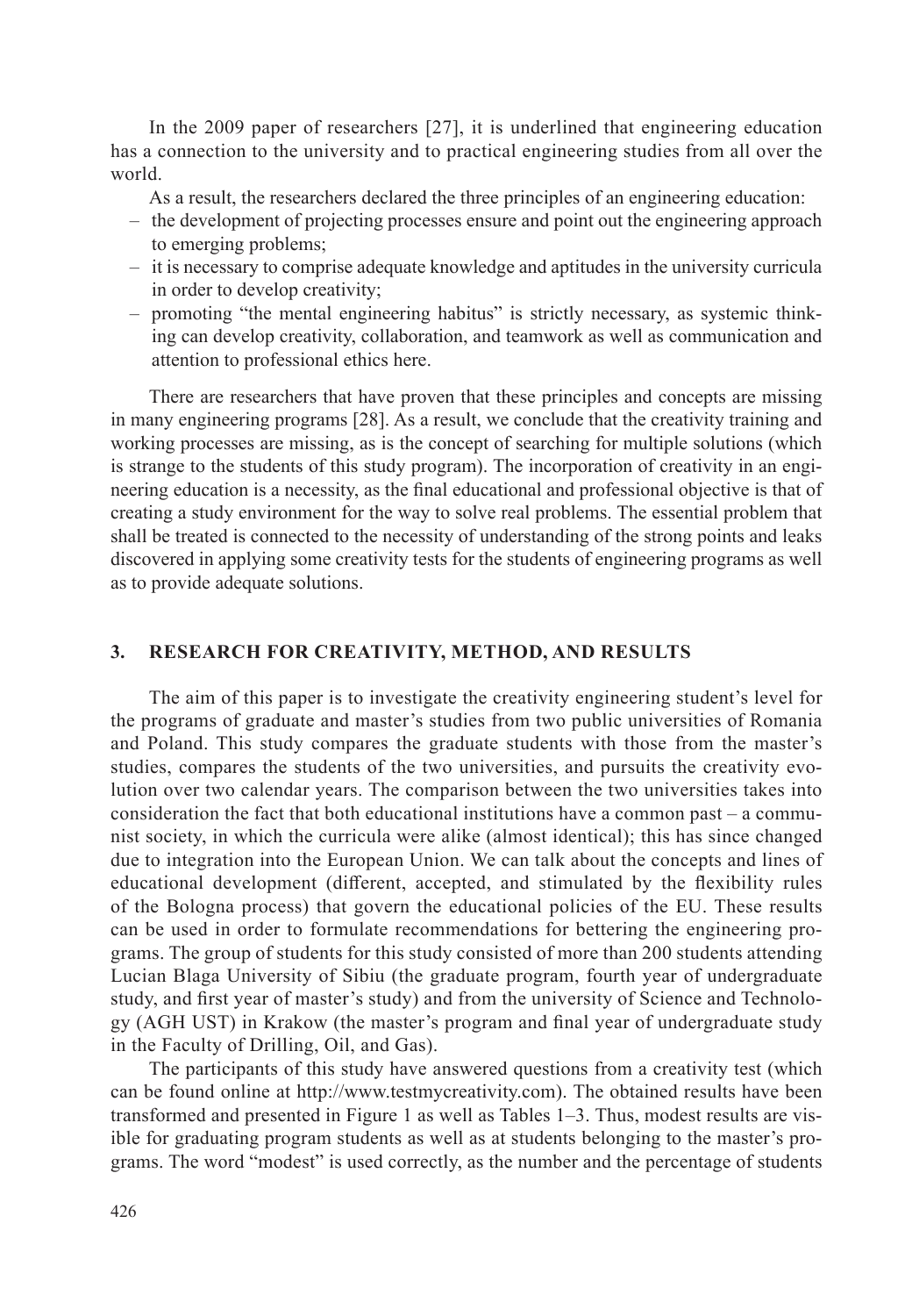with reduced creativity is greater than 50% in all three of the studied cases. Even more, the percentage of creative students is below 20%, and those with limited creativity is also around 20% of the total number of the tested students (Fig. 1). The differences between the Romanian and Polish students are not significant, the explanation being that they belong to the same generation (Generation Y) and are likely the beneficiaries of similar system programs. Critically considering Generation Y, we discover some important characteristics: they come from small families – the majority of them having only one child, and the parents having more education. During their education years, they had multiple options (public schools and/or private schools) and unlimited access to IT; thus, they likely learned quicker. They are used to group activities, and using the Internet and socializing frames the content of each moment and possible occasion. They are good negotiators and good determiners in choosing "what is best for me."

So, where are these modest characteristics in their creative abilities coming from?



**Fig. 1.** Creativity levels of students from Generation Y

| Students from LBUS – bachelor's program            |                       |                   |  |                                                 |  |  |
|----------------------------------------------------|-----------------------|-------------------|--|-------------------------------------------------|--|--|
| Number of accomplished<br>dimensions of creativity | Number of<br>students | $\lceil\% \rceil$ |  |                                                 |  |  |
| All accomplished                                   | 9                     | 18                |  | Creative students: 18%                          |  |  |
| $-1$                                               | 5                     | 10                |  |                                                 |  |  |
| $-2$                                               | $\mathfrak{D}$        | 4                 |  | Limited creativity: 22%                         |  |  |
| $-3$                                               | $\overline{4}$        | 8                 |  |                                                 |  |  |
| $-4$                                               |                       | 14                |  | Low creativity: 60% (below                      |  |  |
| $\leq (-4)$                                        | 23                    | 46                |  | average in more than half of the<br>dimensions) |  |  |
| Total                                              | 50                    | 100               |  |                                                 |  |  |
|                                                    |                       |                   |  |                                                 |  |  |

**Table 1**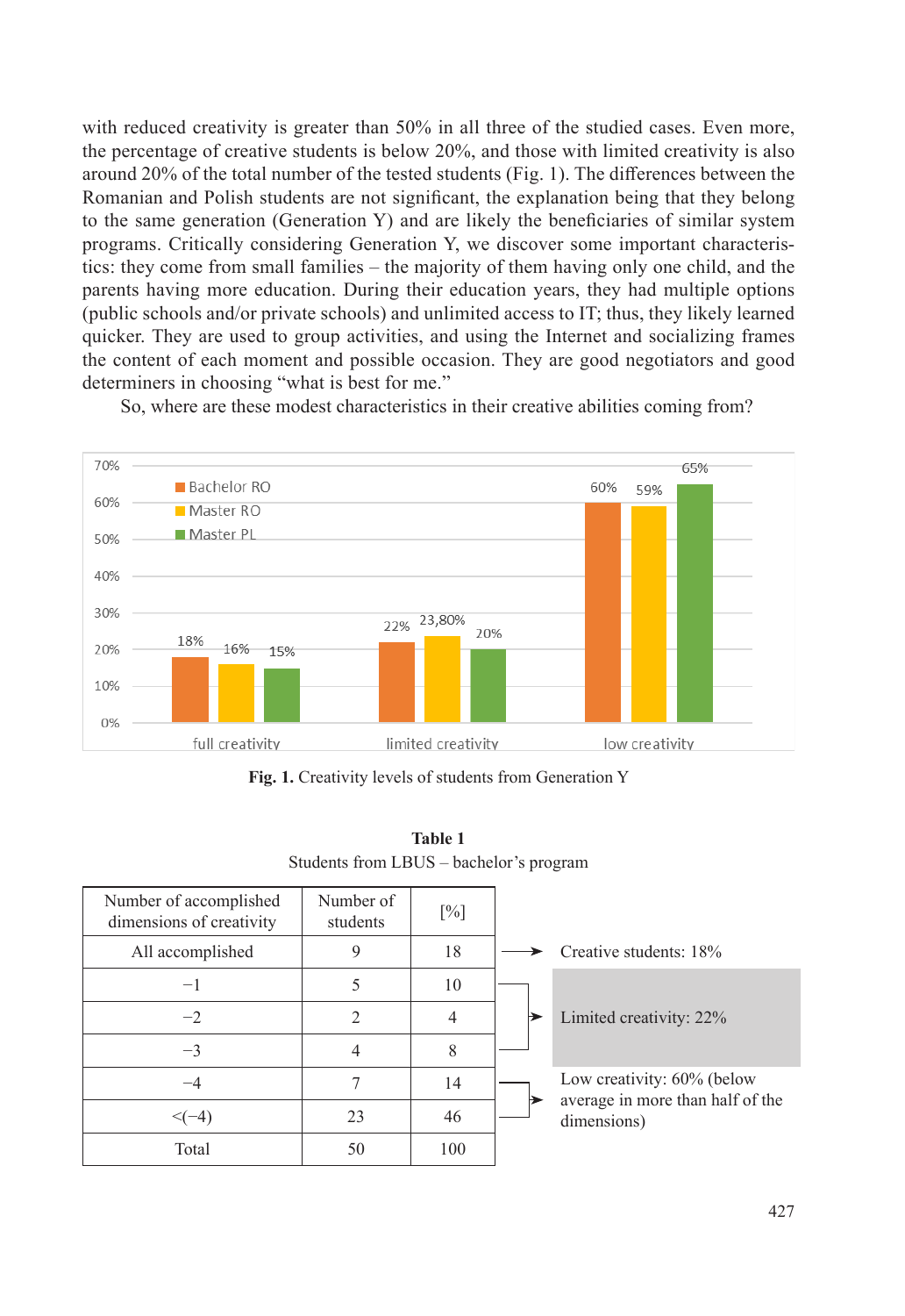| Number of accomplished<br>dimensions of creativity | Number of<br>students | $[\%]$ |                                                 |
|----------------------------------------------------|-----------------------|--------|-------------------------------------------------|
| All accomplished                                   | 9                     | 16.7   | Creative students: 16.7%                        |
| $-1$                                               | 6                     | 11.1   |                                                 |
| $-2$                                               | 3                     | 5.5    | Limited creativity: 24.0%                       |
| $-3$                                               | 4                     | 7.4    |                                                 |
| $-4$                                               | 5                     | 9.3    | Low creativity: 59.3% (below                    |
| $\leq (-4)$                                        | 27                    | 50     | average in more than half of the<br>dimensions) |
| Total                                              | 54                    | 100    |                                                 |

**Table 2** Students from LBUS – master's program

**Table 3** Students from AGH – master's program

| Number of accomplished<br>dimensions of creativity | Number of<br>students         | [%] |                                                 |
|----------------------------------------------------|-------------------------------|-----|-------------------------------------------------|
| All accomplished                                   |                               | 15  | Creative students: 15%                          |
| $-\mathbf{I}$                                      |                               |     |                                                 |
| $-2$                                               |                               |     | Limited creativity: 20%<br>▶                    |
| $-3$                                               | 3                             | 15  |                                                 |
| $-4$                                               | $\mathfrak{D}_{\mathfrak{p}}$ | 10  | Low creativity: 65% (below                      |
| $\leq (-4)$                                        | 11                            | 55  | average in more than half of the<br>dimensions) |
| Total                                              | 20                            | 100 |                                                 |

## **4. CONCLUSIONS AND PRACTICAL IMPLICATIONS**

The conclusions formulated by [29] are valid for this research as well. The creativity inclusion in the engineering programs necessitates changes in the cases of these universities as well as in many universities in the EU. Some of them have been very well presented in the specialty literature [29–31]. Thus, even if the orientation of comprising creativity in quality indicators of the national agencies of educations' quality evaluation from Romania (ARACIS) and Poland (the Polish quality evaluation agency) exist, these do not offer an orientation direction that is explicit enough. One example in this direction is the term "design," which is frequently used in the context of solving problems (the capacity of identifying, expressing, and solving an engineering problem or the capacity of projecting a system). We cannot blame the content, criteria composition, nor evaluation standards. This is not the question of the failure in determining the creativity necessity on the accreditation orientations but the problem of more clearly specifying the objective of forming creativity in evaluation engineering programs.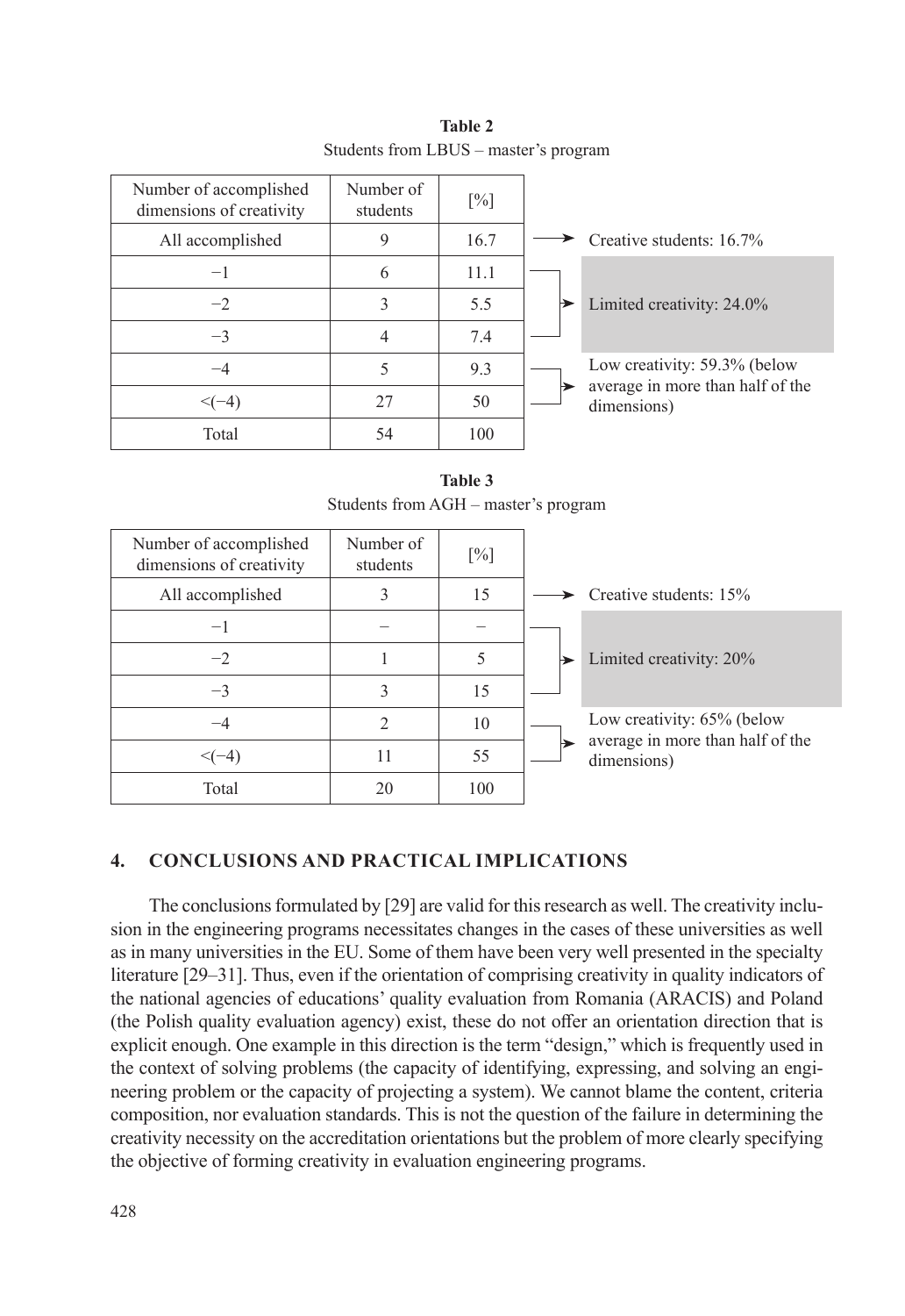Thus, the above-mentioned model of curricula develop by means of taking into consideration the horizontal axis "Axis of complementary knowledge and skills" [29]. Didactic strategies of creative ability development can be comprised and used.

Another basic problem is that of the way in which these orientations are transposed in the university curricula, in "The discipline file," and afterwards in the practical works. Here, the essence is in the connection to the lack of understanding creativity, innovation in design, and the project's content. In 1998, British researcher Acar announced the characteristics of an engineering curriculum that could stimulate creativity. He proposed the clear definition of the objectives of the projection of technical systems; thus, the discovery of problem alternative modalities is made easier. The list of researchers who tried to incorporate creativity in engineering education in a comprising and systemic way include Baillei and Walker [32] and Chang and Hsu [33].

In order to increase creativity, specific strategies have been enunciated in order to better "the didactic behavior" of the teacher. We must mention and underline the failure risk if the approach is fragmentary and is not placed in a frame that sustains all four components of the creativity concept indicated by Rhodes [34]:

- 1) the person he/she who is indicated in the creation,
- 2) the product the result of a creative act,
- 3) the process the cognitive strategies used in the creative act,
- 4) the place where and when the creative act took place.

At the end of these recommendations, we mention that the principles and strategies for curriculum projection were enunciated by Sternberg [30]. He underlines three aspects by means of which teachers can promote creativity:

- the implication of students in creativity by means of building a holistic frame of learning,
- students sustaining by means of encouraging and positive appreciation as well as accepting risk,
- rewarding the students when they demonstrate the expected creativity.

#### **ACKNOWLEDGMENTS**

We are thankful to the University of Science and Technology (AGH UST) from Krakow and Lucian Blaga University of Sibiu (LBUS). Thanks to the students of the master's engineering programs for natural gas (AGH) as well as those from industrial engineering (LBUS) who have participated and completed the items of the test.

#### **REFERENCES**

- [1] Baer J., Kaufman J.C.: *Being creative inside and outside the classroom*. Sense Publishers, Rotterdam 2012.
- [2] Beghetto R.A.: *Killing ideas softly? The promise and perils of creativity in the classroom.* Information Age Publishing, Charlotte, NC 2013.
- [3] Plucker J.A., Beghetto R.A.: *Introduction to the special issue.* Psychology of Aesthetics, Creativity, and the Arts, vol. 9(2), 2015, pp. 115.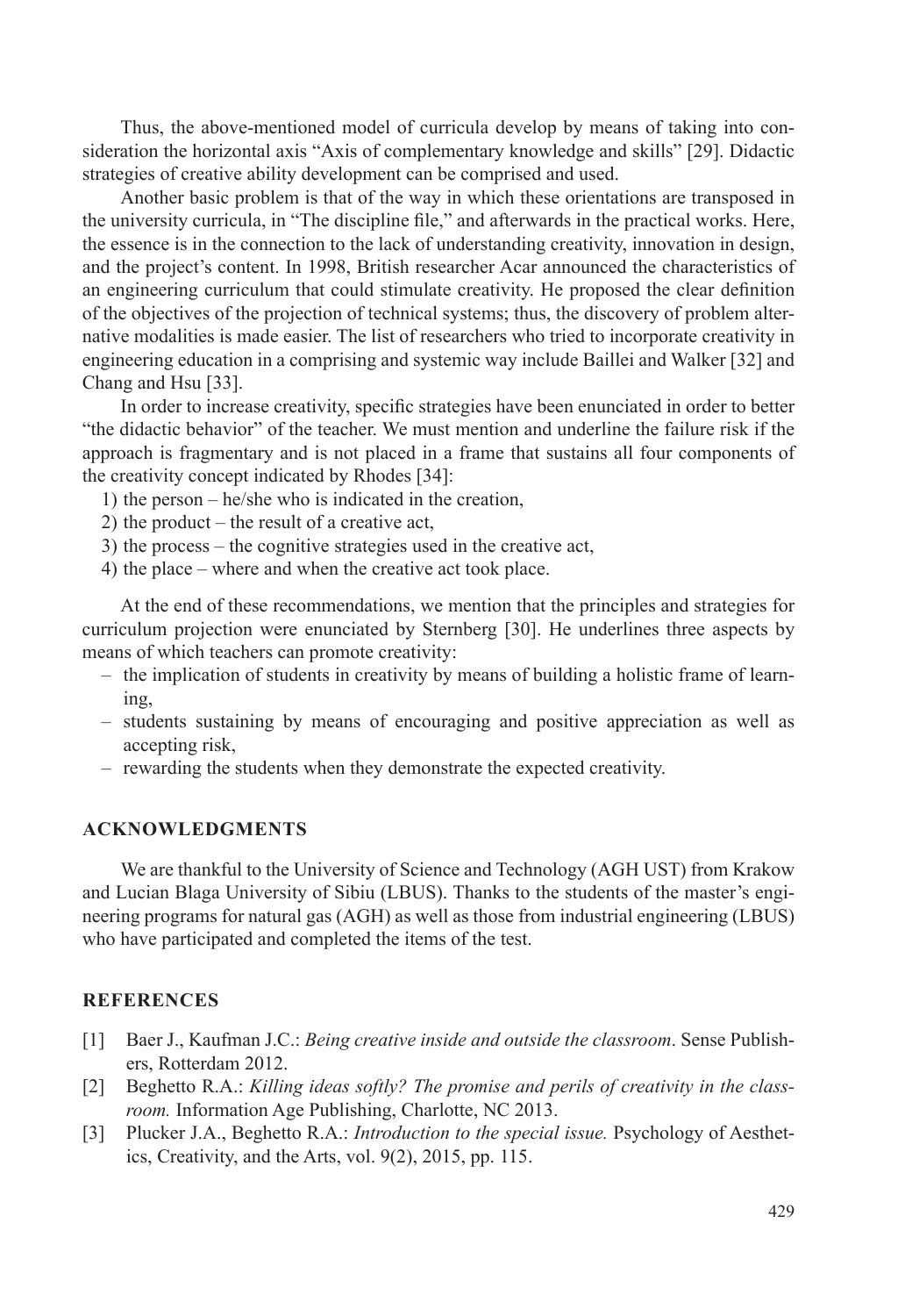- [4] Baer J.: *The importance of domain specific expertise in creativity*. Roeper Review, vol. 37, 2015, pp. 165–178.
- [5] Kaufman J.C., Baer J., Cole J.C.: *Expertise, domains, and the consensual assessment technique.* The Journal of Creative Behavior, vol. 43(4), 2009, pp. 223–233.
- [6] Sawyer K.: *Explaining creativity: The science of human innovation* (2nd ed.). Oxford University Press, New York 2012.
- [7] Barbot B., Besancon M., Lubart T.I.: *Assessing creativity in the classroom*. Open Education Journal, vol. 4 (Suppl. 2, M5), 2011, pp. 124–132.
- [8] Csikszentmihalyi M.: *Society, culture, and person: A systems view of creativity*. In: Sternberg R.J. (ed.), *The Nature of Creativity: Contemporary Psychological Perspectives*, Cambridge University Press, New York 1988, pp. 325–339.
- [9] Gardner H.: *Creating minds*. Basic Books, New York 1993.
- [10] Runco M.A.: *The creativity of children's art*. Child Study Journal, vol. 19, 1989, pp. 177–190.
- [11] Sternberg R.J., Lubart T.I.: *Defying the crowd. Cultivating creativity in a culture of conformity*. Free Press, New York 1995.
- [12] Baer J.: *Divergent thinking is not a general trait: A multi-domain training experiment.* Creativity Research Journal, vol. 7, 1994, pp. 35–46.
- [13] Ivcevic Z.: *Artistic and everyday creativity: An act-frequency approach*. Journal of Creative Behavior, vol. 41, 2007, pp. 271–290.
- [14] Conti R., Coon H., Amabile T.M.: *Evidence to support the componential model of creativity: Secondary analyses of three studies*. Creativity Research Journal, vol. 9, 1996, pp. 385–389.
- [15] Pretz J.E., McCollum V.A.: *Self-perceptions of creativity do not always reflect actual creative performance.* Psychology of Aesthetics, Creativity, and the Arts, vol. 8, 2014, pp. 227–236.
- [16] Sternberg R.J.: *Teaching for creativity: The sounds of silence*. Psychology of Aesthetics, Creativity, and the Arts, vol. 9(2), 2015, pp. 115–117.
- [17] Amabile T.M.: *Creativity in context: Update to "The Social Psychology of Creativity".*  Westview, Boulder, CO 1996.
- [18] Baer J.: *The case for domain specificity in creativity*. Creativity Research Journal, vol. 11, 1998, pp. 173–177.
- [19] Hennessey B.A.. *Social, environmental, and developmental issues and creativity.* Educational Psychology Review, vol. 7(2), 1995, pp. 163–183.
- [20] Burke R.J., Mattis M.C. (ed.): *Women and minorities in science, technology, engineering and mathematics*. *Upping the numbers*. Edward Elgar Publishing Limited, Cheltenham, UK 2007.
- [21] Duse D.M., Duse C.S.: *The perception of students on the efficiency of their work by using the projects method in teaching Manufacturing Science*. SEFI 2013, Leuven, Belgie, [on-line:] [http://www.kuleuven.be/communicatie/congresbureau/congres/sefi2013](http://www.kuleuven.be/communicatie/congresbureau/congres/sefi2013/eproceedings/79.pdf)/ [eproceedings/79.pdf](http://www.kuleuven.be/communicatie/congresbureau/congres/sefi2013/eproceedings/79.pdf) [September 2013].
- [22] Charyton C., Merrill J.A.: *Assessing general creativity and creative engineering design in first year engineering students.* Journal of Engineering Education, vol. 98(2), 2009, pp. 145–156.